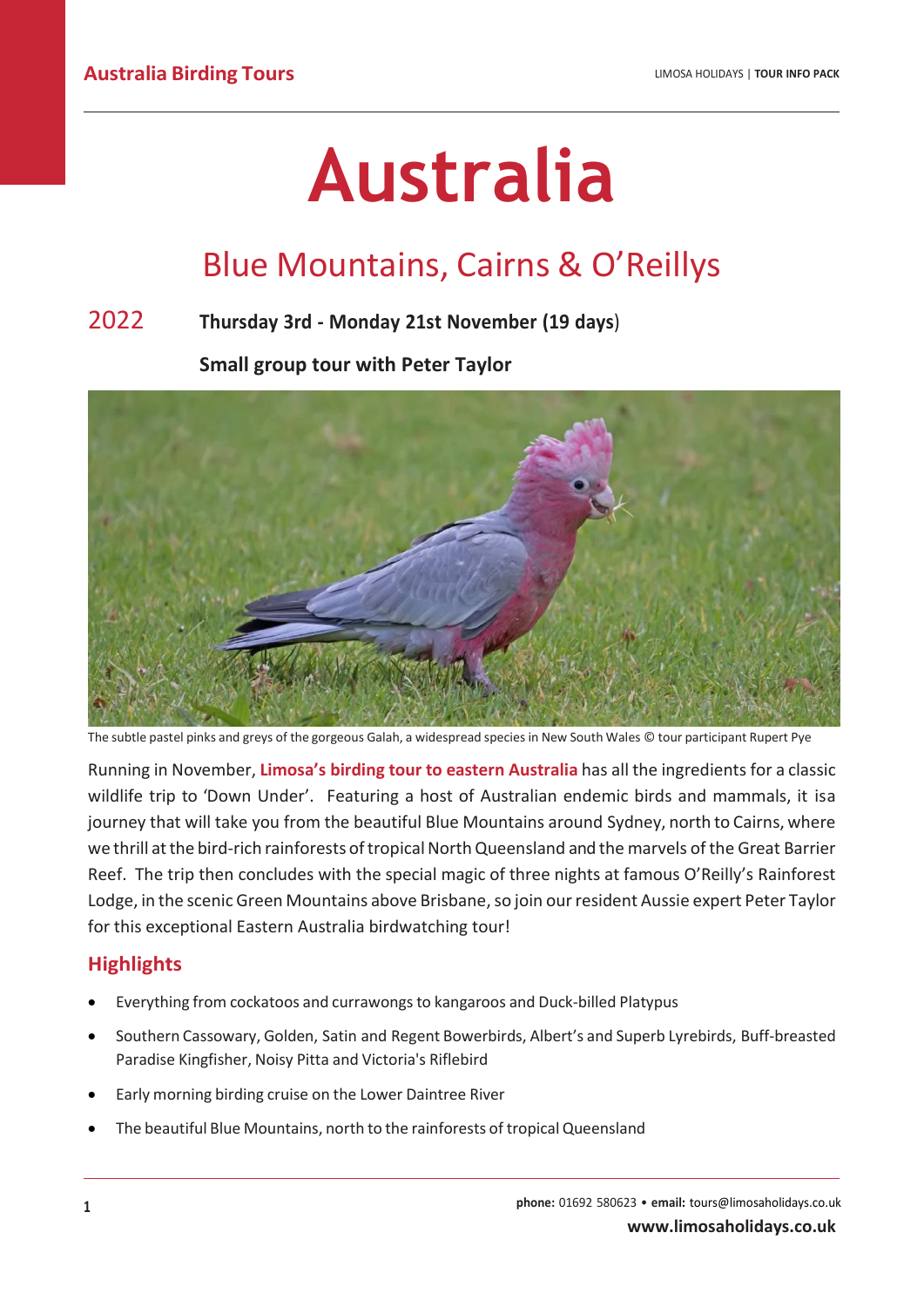- Day trip to Michaelmas Cay and the Great Barrier Reef
- The special magic of O'Reilly's Rainforest Lodge with daily 'muggings' by parrots and rosellas!
- Small group tour with a maximum of 7 participants
- Expertly led by Limosa's resident Australian bird guide and naturalist, Peter Taylor

## **What'sIncluded?**

- Limosa Tour Leader
- 15 nights at comfortable hotels and wildlifelodges in Eastern Australia
- All main meals included with drinking waterprovided during the day
- Minibus transport
- Two great boat trips: Daintree River and the Great Barrier Reef
- All excursions, entry fees, permits, local guidefees, tour-based tips, and taxes

## **Outline Itinerary**

#### **Days 1-2**

Depart UK for Sydney

#### **Day 3**

Morning arrival in Sydney. We head to Royal National Park. Jamberoo (2 nights)

## **Day 4**

Barren Grounds, Fitzroy Falls and Minnamurra Rainforest Centre

#### **Days 5-6**

We explore the beautiful Blue Mountains visiting the Three Sisters, Blackheath and Megalong Valley. Katoomba (2 nights)

## **Day 7**

Bird specialities of Lithgow and Capertee Valley.Glen Davis (1 night)

#### **Day 8**

We return to Sydney and fly north to Cairns, in tropical North Queensland. We look for waders along Cairns' famous waterfront. Cairns (2 nights)

## **Day 9**

Full day trip to Michaelmas Cay and the Great Barrier Reef

## **Days 10-11**

We head into the Atherton Tablelands andvisit the Lake Eacham crater lake. Evening looking for Duck-billed Platypus. Chambers Rainforest Lodge, Lake Eacham (2 nights)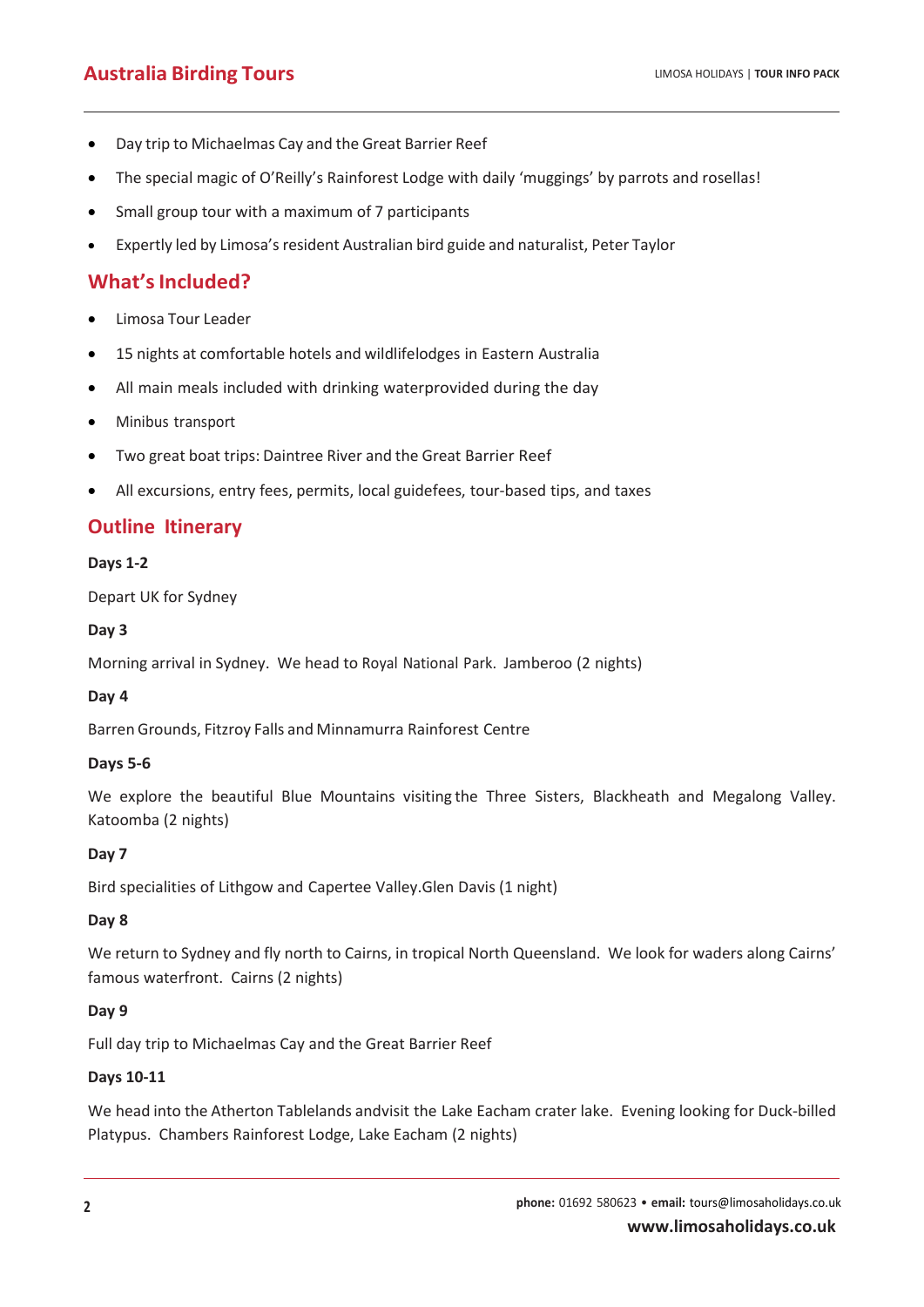#### **Day 12**

We visit Centenary Lakes, Cattana Wetland and Redden Island. Mossman (1 night)

#### **Days 13-14**

We enjoy an early morning birding cruise on the Daintree River and explore Daintree National Park and Mt Lewis. Kingfisher Park (2 nights)

#### **Days 15-17**

Return to Cairns and fly to Brisbane and head up into the lovely Green Mountains toexperience the magic of O'Reilly's. O'Reilly's Rainforest Retreat (3 nights)

#### **Days 18-19**

We depart Brisbane, arriving in the UK the next day.

## **Tour Overview**

Isolated from the rest of the world's landmasses for over 60 million years, evolution in Australia has taken a very separate path. Whilst the continent's two mammal groups, the kangaroos, wallabies, and other marsupials, plus egg-laying monotremes such as the Duck-billed Platypus, are rightly famous, just as remarkable is that almost half of Australia's regular bird species are found nowhere else - a greater proportion of endemic birds than any other country in the world.

Journeying from the southern temperate zones up into the northern tropics, our birding tour toEastern Australia tour commences in Sydney, where a visit to beautiful Royal National Park should provide an excellent introduction tothe birds of this island continent.

In the New South Wales Southern Uplands, the famous Barren Grounds heathland should be near the peak of its spring wildflower displays. The range-restricted Eastern Bristlebird and Pilotbird frequent this habitat and we will make a special effort to find the scarce Ground Parrot, a seldom seen species that is active primarily at daybreak and dusk. Climbing up into the beautiful Blue Mountains and Capertee Valley,



Regent Bowerbird, O'Reilly's © tour participant Bob Martin

Turquoise Parrot, Superb Lyrebird, Diamond Firetail and the endangered Regent Honeyeater are among a range of specialities we will look for along with flocks of rowdy and impressively big Yellow-tailed and Glossy Black Cockatoos.

Leaving Sydney, we next fly north to Cairns. This is one of Australia's top birding spots and the shorebirds, for example, are outstanding on the Waterfront, with everything from Great Knot to Beach Thick-knee.

Our visit to tropical North Queensland will include a trip out from Cairns to enjoy the marvels of Michaelmas Cay and the Great Barrier Reef, with amazing breeding seabirds and spectacular marine life.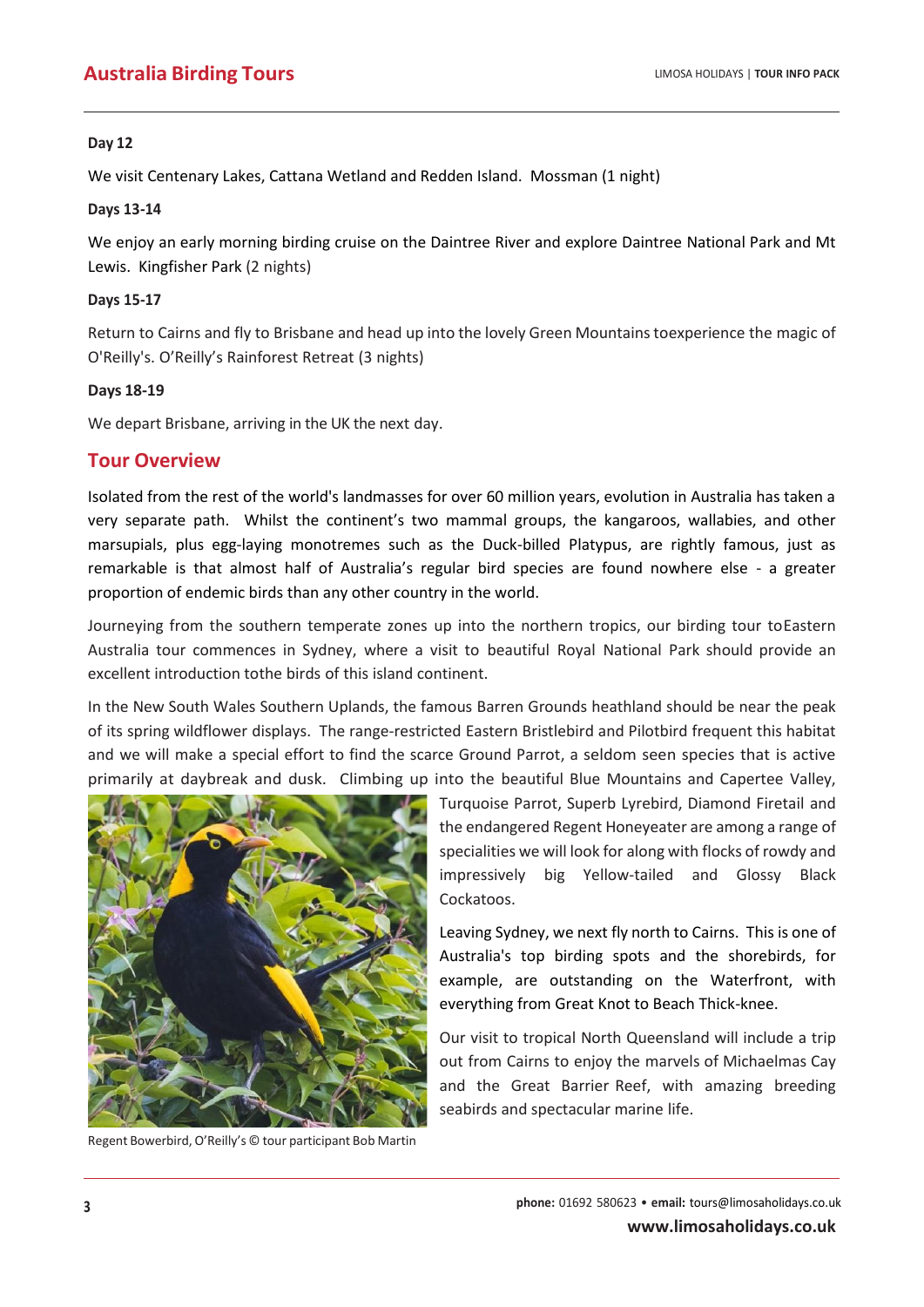

We will also explore the bird-rich forests of the Atherton Tablelands for the likes of Golden Bowerbird, Toothbilled Catbird and the iridescent Victoria's Riflebird, as well as looking for Southern Cassowary and the amazing Buff-breasted Paradise-Kingfisher.

Victoria's Riflebird © tour participant Bob Martin

On another day, we plan to take a cruise on the Daintree River where the possibilities include Little Kingfisher and Great-billed Heron, before flying south to Brisbane where our tour concludes with three nights at the incomparable O'Reilly's Rainforest Retreat.

The birding at this well-known location is simply superb and well-stocked feeders (not to mention inattentive birdwatchers with food in their hands!) attract

immaculate Regent and Satin Bowerbirds, along with crowds of colourful Crimson Rosellas and Australian King Parrots. With wallaby-like Red-necked Pademelons foraging on the lawn, it should be a spectacular end to our holiday.

Our resident Aussie guide **Peter Taylor** joined the Limosa team in 2008 and has since led all of our Australia tours. Pack your bags and join us for very best of Eastern Australia on this classic birdwatching tour to 'Down Under'!

## **Daily Itinerary**

#### **Days 1- 3:**

## **FLY TO SYDNEY: ROYAL NATIONAL PARK**

Our birdwatching tour to Eastern Australia commences with a flight to Sydney where we arrive on the morning of Day 3.

We will be met on arrival by our guide Peter Taylor and head for the Royal National Park which is the second oldest in the world and offers a gentle but excellent introduction to Australian birdlife. Avian specialities could include Rainbow Lorikeet, Red-browed Finch, Australian Magpie, New Holland Honeyeater and the dazzling Superb Fairywren.

Other exciting birds we should find in this massive park include raucous Sulphur-crested Cockatoos and gaudy Crimson Rosellas, along with numerous honeyeaters, wattlebirds and thornbills. We are likely to hear the astonishing whip-crack of the Eastern Whipbird from deep within the undergrowth, whilst regal Whitebellied Sea Eagles soar overhead. *Night Jamberoo*

#### **Day 4**

## **BARREN GROUNDS & MINNAMURRA RAINFOREST**

Our birding begins in earnest today with a visit to Barren Grounds, where we have a chance of finding the remarkable Ground Parrot.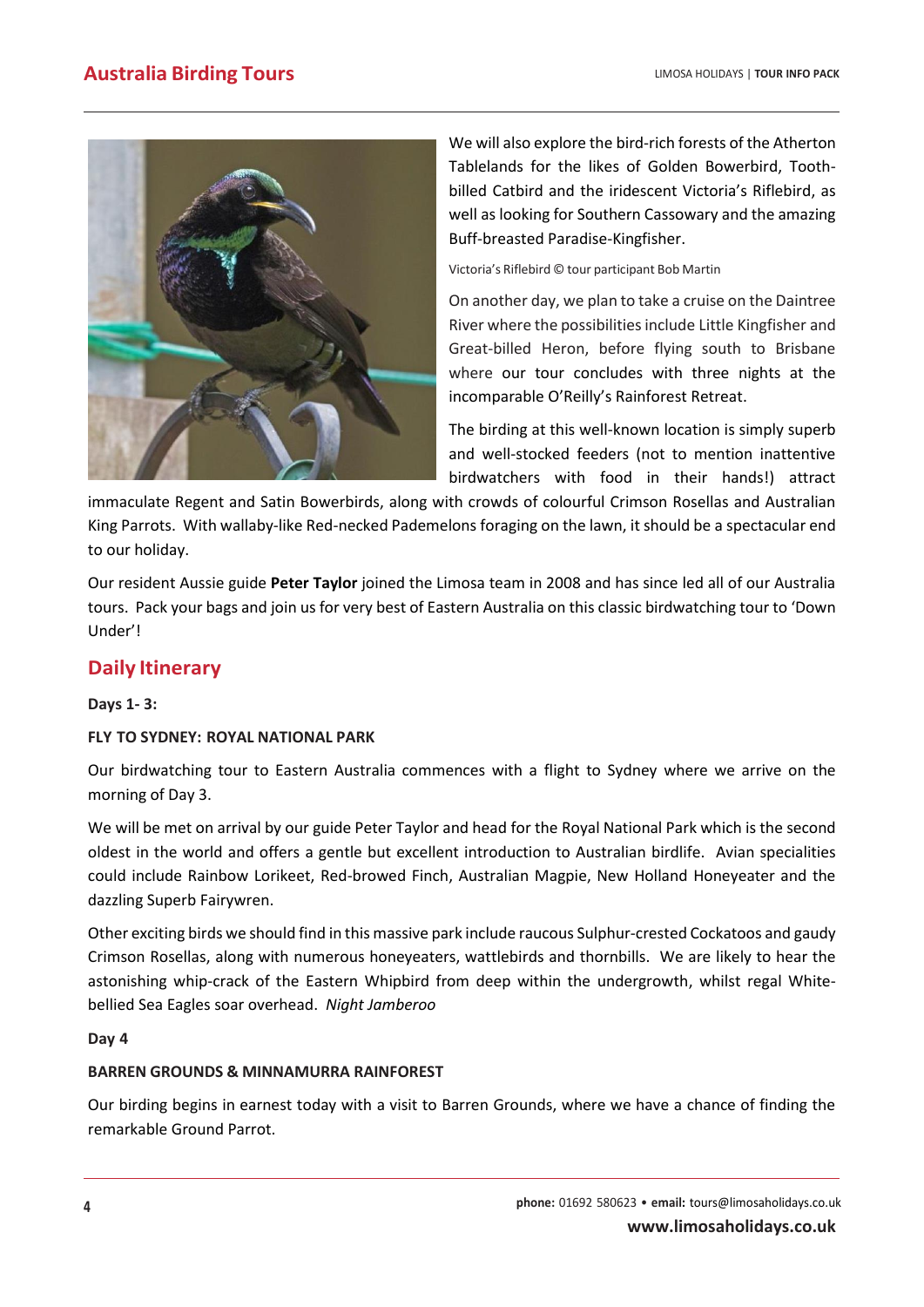This highland area above the coastal escarpment is similar to a European heathland and should be nearing the peak of its wildflower displays. Some of the special birds we will look for include Eastern Bristlebird, Pilotbird and Southern Emuwren.

Nearby is the Minnamurra Rainforest Centre, where we can follow the boardwalks through a range of rainforest environments and, with luck, may catch sight of Superb Lyrebirds that forage through the leaf litter on the forest floor.

Also present are Large-billed Scrubwrens, the aptly named Top-Knot Pigeon and Green Catbird that genuinely does *miaow*!

We plan to return at twilight when the uncommon Ground Parrot becomes active, and we might even be fortunate enough to see a Common Wombat or hear a Greater Sooty Owl. *Night Jamberoo*

#### **Days 5 - 6**

#### **THE BLUE MOUNTAINS**

Leaving Jamberoo, we head north towards the Blue Mountains, with our first planned stop being at the spectacular Fitzroy Falls in Morton National Park. Here we will hope to see flocks of rowdy Glossy and Yellowtailed Black Cockatoos, as well as Gang-gang Cockatoos and a host of smaller birds such as Beautiful Firetail, Leaden Flycatcher and Eastern Yellow Robin.

After spending the night at Katoomba, the following morning we plan to explore around Mount Victoria,



Satin Bowerbird © Dr Kevin Elsby, wildlifeontheweb.co.uk

#### **Day 7**

#### **CAPERTEE VALLEY, GLEN DAVIS**

We will leave the Blue Mountains heading for Capertee, with intended stops at the Lithgow Sewage Ponds and Lake Wallace. Here there are chances of Blue-billed, Pink-eared and the very unusual Musk Duck amongst a good range of waterfowl.

The Capertee Valley is a stronghold for a number of rare bird species and the fabulous variety of specialities could include the critically endangered Regent Honeyeater. Other possibilities include Turquoise Parrot, Diamond Firetail, Hooded Robin, Speckled Warbler, Little Lorikeet, Black-chinned, Fuscous and Yellow-tufted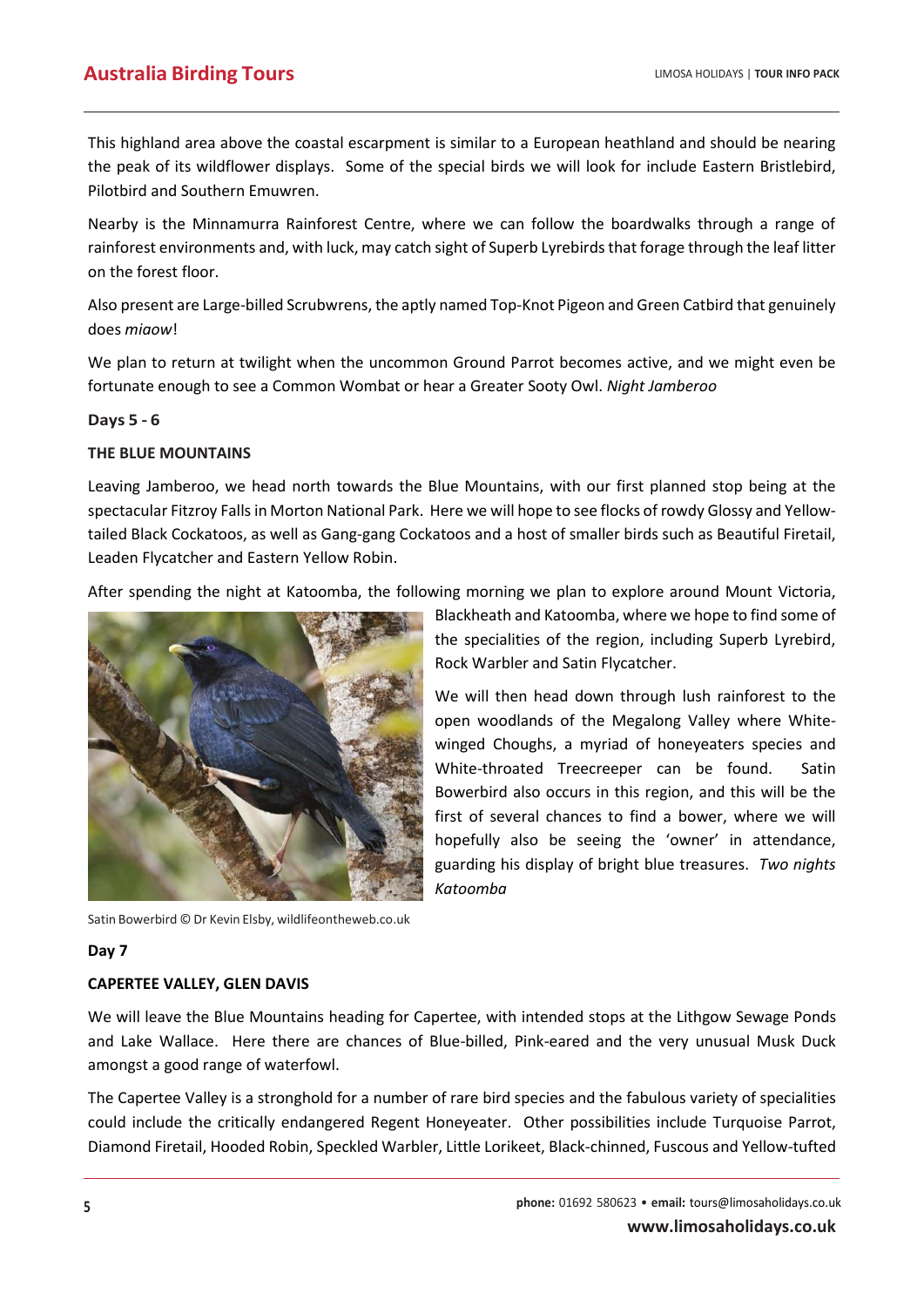Honeyeaters, White-browed Babbler and many more.

After lunch, we will continue to explore the valley, arriving at a waterhole in the late afternoon to watch an array of honeyeaters, parrots and pigeons coming for their afternoon drink. There could also be good numbers of Eastern Grey Kangaroos, with Red-necked Wallabies and Wallaroos also possible as the setting sun turns the majestic cliffs golden red.

Our accommodation is at Glen Davis where we stay in a historic hotel, which has been beautifully renovated with amazing views of the towering escarpments of the Wollemi National Park. Not all rooms have private facilities, but the hotel is in such a magnificent setting that we think it is more than worth it. This is also the only way to experience sunset and sunrise in the valley and it gives us more chance of seeing kangaroos! *Night Glen Davis*

#### **Day 8**

#### **FLY SYDNEY TO CAIRNS, CAIRNS WATERFRONT**

Today is mainly a travel day, so after an early walk around historic Glen Davis, we return to Sydney where we catch an early afternoon flight north to Cairns, in tropical North Queensland.

This is often considered to be at the centre of one of Australia's very best birding areas and depending on our flight schedule, there may be time for a quick visit to the famous Cairns waterfront after we arrive. This is a splendid place for waders and the possibilities include Terek and Sharp-tailed Sandpipers, Grey-tailed Tattler, Great Knot and both Greater and Lesser Sand Plovers. *Night Cairns* **Great Knot, Queensland © tour participant Bob Martin** 



#### **Day 9**

#### **PELAGIC BOAT TRIP TO MICHAELMAS CAY & THE GREAT BARRIER REEF**

We will take a cruise to the largest continuous stretch of coral on earth: the Great Barrier Reef. Passing Blacknaped Terns, which appear gleaming white against the tropical blue sea, we plan to go ashore on Michaelmas Cay, a sandy islet crammed with breeding seabirds. There should be good numbers of Sooty Terns and Brown Noddies and with Brown Boobies and Great Frigatebirds overhead, this is a truly magical place.

Despite all the wonderful birds, the chance to snorkel over the reef or to view the vast range of underwater life from a glass-bottomed boat may be the 'ultimate experience' for some.

It will certainly be with great reluctance that we leave this window on to another world of multicoloured fish, corals and noddies and return to the mainland for dinner and a second overnight stay in Cairns. *Night Cairn*s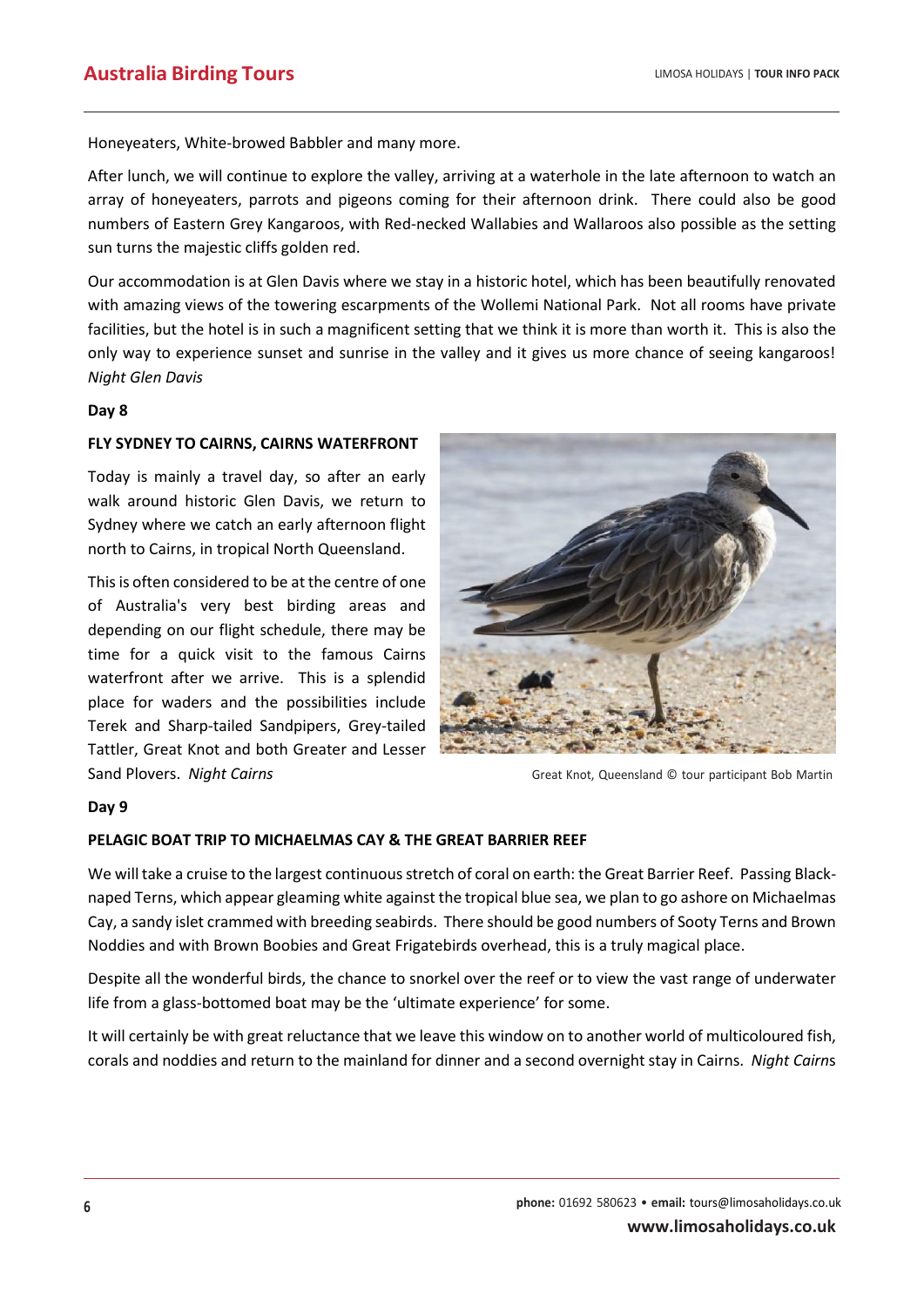#### **Days 10 - 11**

#### **ATHERTON TABLELANDS, LAKE BARRINE AND LAKE EACHAM**

Leaving coastal town of Cairns behind us, we will make the easy drive up into the Atherton Tablelands and visit the crater lakes of Lake Barrine and Lake Eacham. This rich volcanic area harbours some of the best rainforests in Australia where the trees are festooned with epiphytic ferns and mosses and mighty birdwing butterflies' flit through the shady understorey. There will be enormous strangler figs draping their roots over their host trees and the birds we will look for include Tooth-billed Catbird, the aptly named Golden Bowerbird and beautiful Wompoo Fruit Dove.

We stay at a superbly situated lodge located amidst pristine rainforest, where iridescent Victoria's Riflebirds display and Red-legged Pademelons graze on the lawns.

We plan to go spotlighting after dark to look for nocturnal mammals and birds but will also have a chance of seeing the shy and elusive Duck-billed Platypus, as it swims out along a favoured stream at dusk. *Two nights Chambers Wildlife Rainforest Lodge*

#### **Day 12**

#### **CENTENARY LAKES, REDDEN ISLAND, CATTANA WETLANDS & MOSSMAN**

We plan to start our day with a visit to Centenary Lakes which can be highly productive for a range of honeyeaters. We will also hope to find Orange-footed Scrubfowl which can sometimes be seen scratching about for food on the tangled forest floor.

Just north of the city, Redden Island, is a jewel of a reserve comprising mangroves, beaches and eucalypt woodlands. The lovely Rose-crowned Fruit Dove and Little Bronze-cuckoo are possible, and we have a good chance of finding the huge but secretive Great-billed Heron.

We also intend to visit Cattana Wetlands, a man-made system of interconnected pools where we may find our first Green Pygmy-geese as well as flocks of Metallic Starlings and Helmeted Friarbirds.

We then head to our accommodation in Mossman. *Night Mossman*

#### **Days 13 - 14**

#### **DAINTREE RIVER CRUISE AND KINGFISHER PARK, JULATTEN**

We begin with an early morning cruise on the Lower Daintree River which is a wildlife experience not to be missed. Our focus will primarily be on looking for Great-billed Heron, Papuan Frogmouth and Little Kingfisher but we may also see the massive Saltwater or Estuarine Crocodiles which frequent this river……..

After breakfast, we cross the Daintree River and search the forest on the northern side for the elusive and entirely unpredictable Southern Cassowary before heading inland towards our next destination, Kingfisher Park, at Julatten.

Southern Cassowary © tour participant Bob Martin

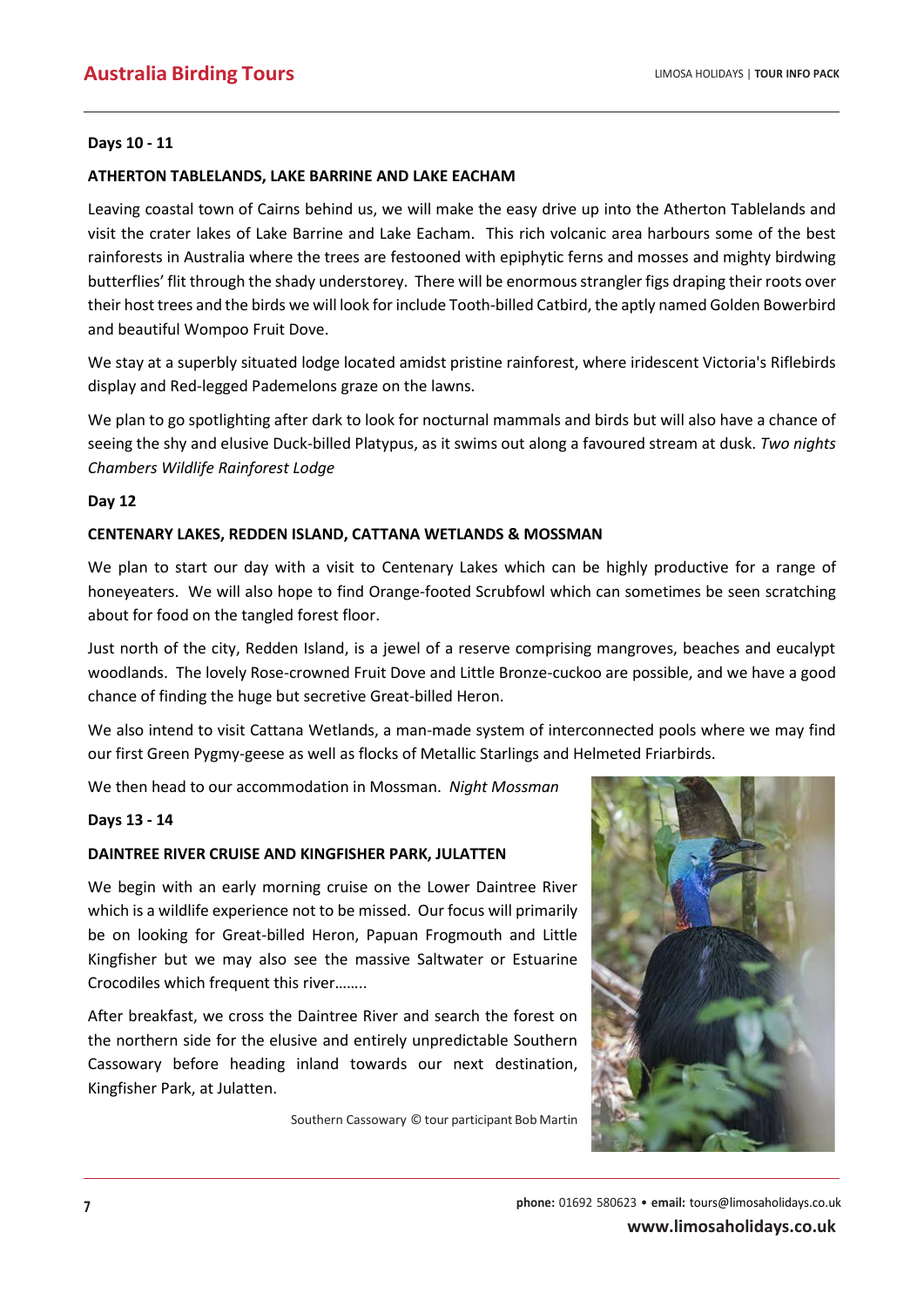Named after the beautiful Buff-breasted Paradise Kingfisher that breeds in the grounds, Kingfisher Park is a comfortable retreat set within a patch of remnant rainforest. Boasting a remarkable list of birds, the likes of Double-eyed Fig Parrot, Lesser Sooty Owl, Emerald Dove, Pied Monarch and Yellow-breasted Boatbill are among more than two hundred species which have been recorded at or around the lodge.

Accommodation at Kingfisher Park is in comfortable but simply furnished cabins, each with a veranda looking out over the rainforest grounds. We spend two nights at this superb wildlife spot! *Two nights Julatten*

#### **Days 15 - 17**

#### **FLY CAIRNS-BRISBANE, O'REILLY'S RAINFOREST RETREAT**

We depart Cairns around lunch time on a flight to Brisbane. Leaving the heat of Queensland's Gold Coast lowlands behind, we are soon climbing into the cooler upland rainforests of the bird-rich Lamington National Park where we will spend three nights staying at the world-famous O'Reilly's Rainforest Retreat in the beautiful Green Mountains.

With its fine network of forest trails, O'Reilly's offers excellent opportunities to see a whole range of rainforest specialities including Noisy Pitta, Green Catbird and Australian Logrunner.

This is wonderful bowerbird country, with the stunning black and gold Regent Bowerbird a fitting emblem for the lodge and the dark blue Satin Bowerbird that loves to adorn its bower with bright blue objects. Both species can be ridiculously easy to see at O'Reilly's as they often visit the feeding areas and may even perch on you!

It is almost impossible to avoid getting 'mugged' by hordes of colourful Crimson Rosellas and Australian King Parrots during the day and always make sure you keep any food items firmly under wraps!

Two of the local rainforest specialities are Albert's Lyrebird and Paradise Riflebird and we will hope to find both of these.



At slightly lower elevations, O'Reilly's dry eucalypt forests hold a wealth of new species including the almost surreal Glossy Black Cockatoo and the delightful Whiptail Wallaby.

After dark, we may also get an opportunity to see Sugar Gliders and there are good chances of Red-necked Pademelons.

The "O'Reilly's experience" is simply fabulous and richly deserves its reputation as one of the world's best birdwatching lodges.

After three fabulous nights here, we are confident that you will agree with us that there is no finer place to finish our classic Eastern Australia tour! *Three nights at O'Reilly's Rainforest Retreat*

Australian King Parrot at O'Reilly's © tour participant Bob Martin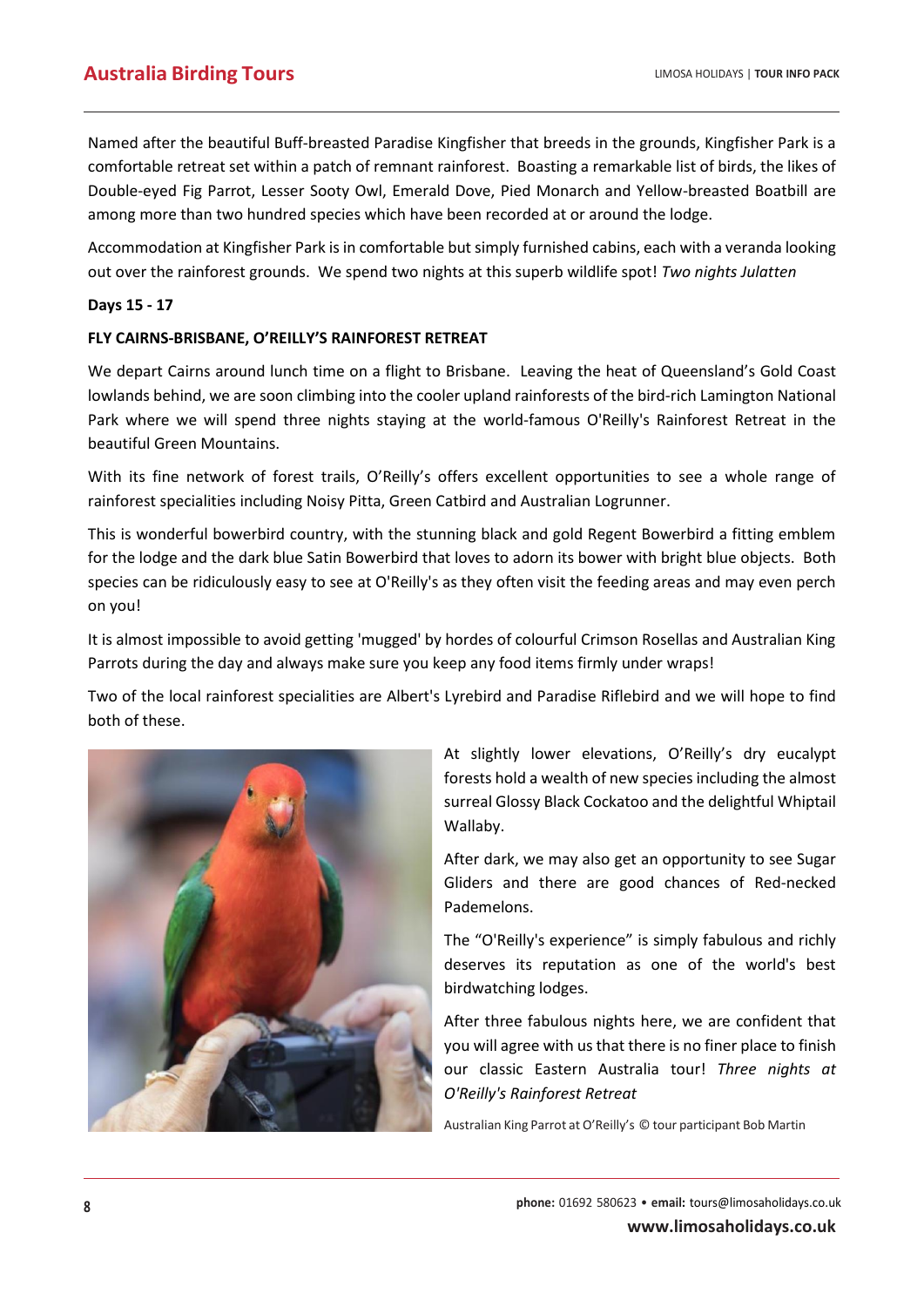#### **Day 18**

#### **RETURN TO BRISBANE, FLY TO THE UK**

Following an early breakfast, we bid a reluctant farewell to O'Reilly's Rainforest Lodge and wind our way back down through the Green Mountains to Brisbane.

Bidding a final goodbye to Peter, we begin our journey back to the UK.

**Day 19**

#### **ARRIVAL IN UK**

Arrival back in the UK, where our birdwatching tour to Eastern Australia concludes.

## **Trip Information**

**Group Size** 7 participants and 1 leader

**Birds** 270-310 species

**Mammals** 15-25 species

**Accommodation** We stay at a varied selection of comfortable Aussie hotels, motels, lodges and cabins. All rooms are en-suite except for our one night at lovely Glen Davis and two at Kingfisher Park, where all bedrooms are separate, but some bathrooms may be shared with another room.

**Meals** All main meals are included in the tour price, commencing with lunch following arrival in Australia on Day 3 and concluding with breakfast there on Day 18. Aussie food is good!

**Walking** Easy walking, no more than a mile or two at any one time. Sturdy thornproof walkingshoes or boots with corrugated soles for grip are recommended.

**Weather** November is the ideal time to visit Eastern Australia. The climate is tropical in the north (Cairns to Brisbane), where it is hot and sunny all year round (25-33C/77-91F). It can be humid at times, especially at the coast; typically cooler and more pleasant early and late in the day in the hills, as well as further south with temperatures in Sydney ranging from 16-23C (61-74F). November is one of the driest months of the year, but some rain is possible over the coast and hills.

**Ground Transport** by Toyota minibus or similar. Private coach transfers to and from O'Reilly's, where our birding excursions are on foot and/or in O'Reilly's own 'wildlife bus'.

**Boat Trips** Our tour cost includes two 'must-do' boat trips: a dawn wildlife cruise on the Daintree River and an all-day pelagic visit to Michaelmas Cay and the Great Barrier Reef.

**Flights Due** to the pandemic, it is proving extremely difficult to predict future flight prices and schedules, especially when a trip is scheduled for beyond the period when flights can be booked. As a result, we have taken the decision to price our holidays as excluding flights.

To keep the process as simple as possible for our clients, however, we are now working closely with a dedicated agent at Travel Counsellors who will be able to advise you on which flights we are recommending for each holiday, and he will be able to book these for you.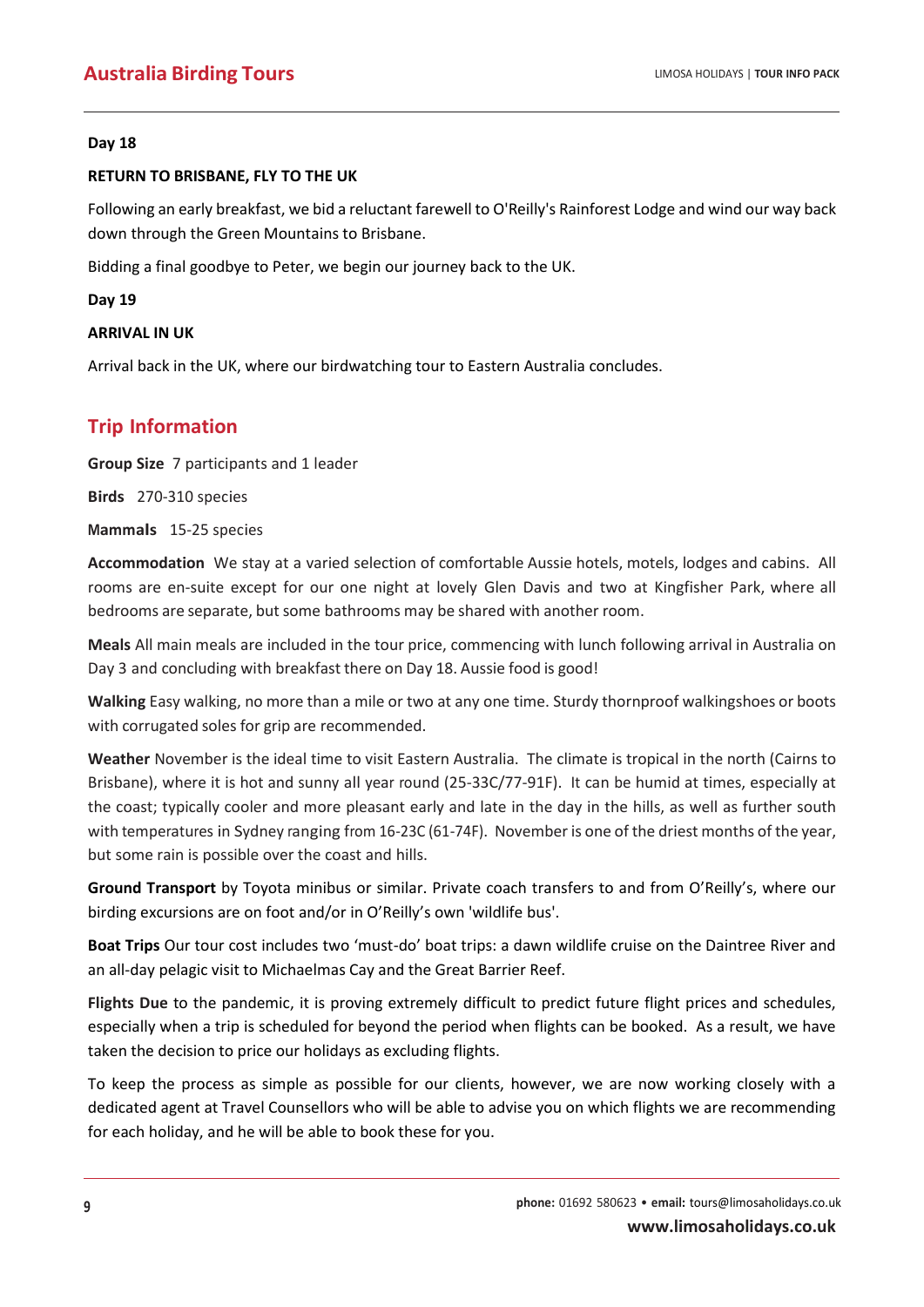**Photos** Some wonderful photographic opportunities on this tour, especially at placessuch as O'Reilly's Rainforest Lodge.

## **Tour Extensions**

Should you wish to extend your visit to Australia before and/or after our tour, this is easy to do. Internal flights are nowhere near as expensive as they once were and although Limosa does not offer 'tailormade' arrangements, Limosa Managing Director Chris Collins has spent many months exploring Australia and is happy to share his knowledge with you, so please don't hesitate to call us.

## **Tour Cost**

#### **2022 (19 days):**

Land only cost: £5995

Single supplement: £995

Deposit: £1000

#### **Cost includes**

- Limosa Tour Leader
- 15 nights' accommodation in Australia
- All main meals
- Minibus transport
- Two boat trips: Daintree River cruise and Great Barrier Reef including Michaelmas Cay
- All excursions, local guide fees, permits,entry fees, tour-based tips, and taxes
- Limosa checklist of birds

#### **Cost excludes**

Flights, Insurance, Australian visa, drinks, airport meals, snacks and other personal expenses.

## **About Your Guide**

**Peter Taylor** Peter is 'our man in Australia'. Although originally from Stockport in the UK, Peter spent his teenage years at Adelaide in South Australia and has since birded extensively across this great continent. For more than twentyyears he has lived in the tall timber country of Manjimup (south of Perth), in Western Australia which is a hotspot for endemic birds and plants. Having forsaken a comfortable career with the government to follow his true passion for birds and birding, Peter now works full-time as a naturalist and bird and wildlife tour guide.

A naturalised Australian, who emigrated as a child with his parents from the UK to Australia as a '£10 Pom' in the 1960s, he is the perfect guide for *Limosa's* tours "Down Under".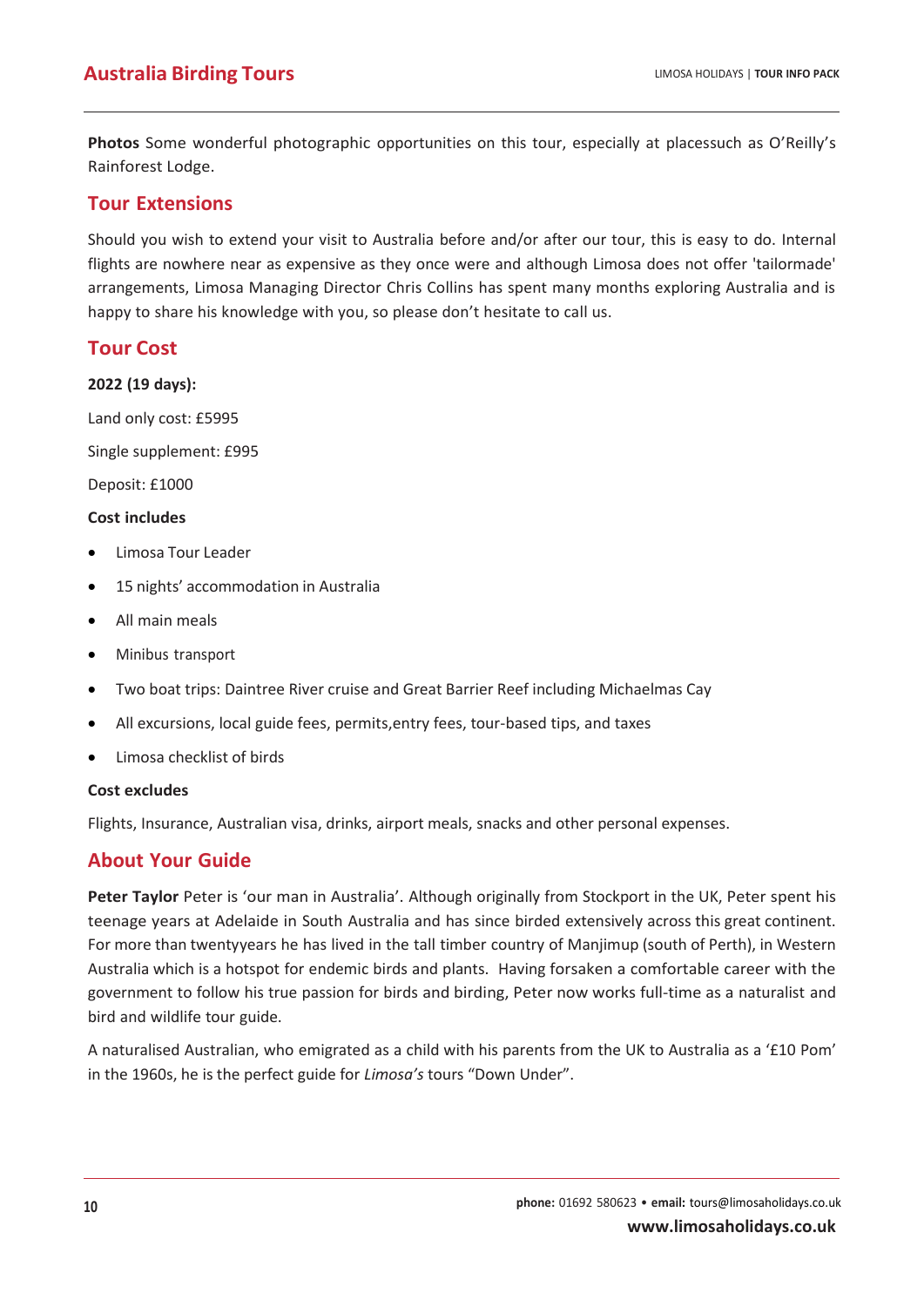## **Financial Security**

**Limosa Holidays** (which is a division of Birds and Wildlife Limited) has financial failure insurance provided by Travel Vault which fully protects you should Birds and Wildlife Limited cease trading.

All passenger bookings are fully insured including the initial deposit and balance payments. The policy also includes repatriation, arising from the cancellation or curtailment of your travel arrangements in the unlikely event of the insolvency of Birds and Wildlife Limited.

For full details please see <https://limosaholidays.co.uk/about/financial-protection/>

## **How to book**

Check availability on our website or with our office. We are happy to hold a provisional reservation for up to 7 days. After this, we require a booking form and deposit to confirm your place on a tour.

## Book online, by phone or by post

You can book and pay the deposit simply and securely via our website using the "Book this Tour" button on the relevant tour page. Telephone bookings must be confirmed in writing by completion of a booking form (available to download from our website) and emailed or posted to us.

Please be sure to read our booking conditions and general information prior to booking. Links to this can be found from the footer on every page of our website.

## When to book

Early booking is advised as all our tours have small group sizes and so they can fill very quickly; indeed, occasionally this can happen before we have even uploaded details to the website.

The number of single rooms is sometimes limited, and these are often taken quickly so we encourage you to plan ahead if you would like one.

When a trip becomes a 'guaranteed departure' early on, this also means that everyone can book flights which is advantageous for all.

## Last-minute bookings

We inevitably receive a few unexpected cancellations over the course of a season, so it is always worth enquiring about availability on any tour – even at short notice.

## **Payments**

- **Deposit:** the amount of booking deposit per person is shown alongside every tour. We accept deposit payments by electronic bank transfer (please ask for our bank details), UK debit/credit cards and cheques (made payable to *Birds and Wildlife Ltd* and drawn on a UK bank in GB£ sterling)
- **Balance:** full payment of the tour balance is due no later than 12 weeks prior to departure or 20 weeks in the case of certain tours and cruises. We will send you an invoice before the balance is due. We accept payments of balances by electronic bank transfer or cheque.
- **Payment by overseas customers:** These must be in GB£ Sterling and made by electronic bank transfer (please ask for our bank details).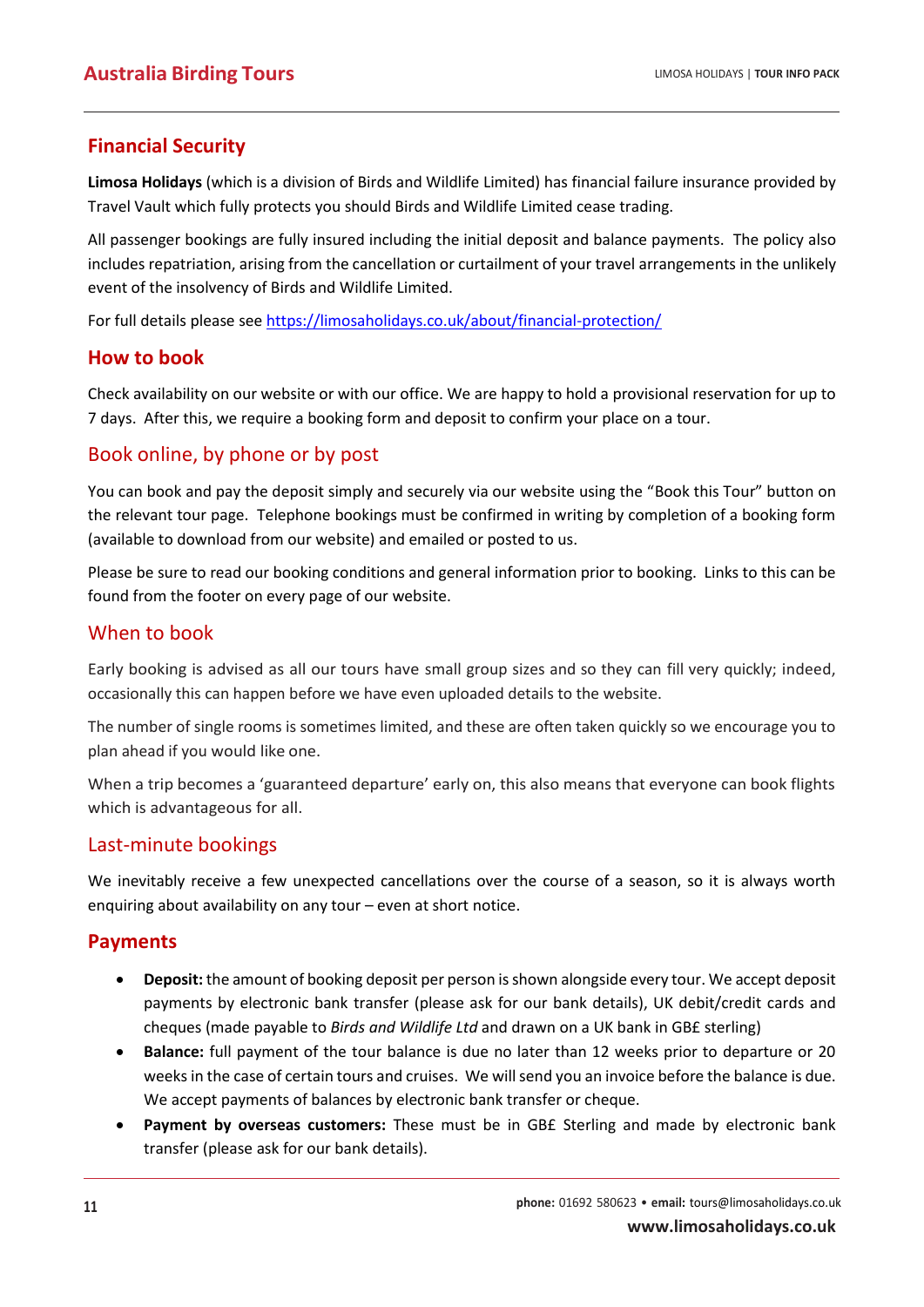• We do not accept cheques on US banks in US\$ or cheques in Euros or Eurocheque. For customers living outside of the UK and the European Economic Area, we can accept balance payments by Visa and MasterCard credit cards but with an additional charge of 3% to help offset credit card company charges.

**Late booking payments:** for us to guarantee hotel rooms etc, full payment is required at the time of booking (ie bookings made within 12 weeks of departure).

## **Passports and Visas**

For UK passport holders your passport must be valid for at least 6 months beyond the last day of the tour.

Current entry requirements for UK citizens travelling abroad can be found at: [https://www.gov.uk/foreign](https://www.gov.uk/foreign-travel-advice)[travel-advice](https://www.gov.uk/foreign-travel-advice)

## **Health and Vaccinations**

For full and up to date information on vaccines visit<https://travelhealthpro.org.uk/countries> and select your destination country.

General information on travel vaccinations and a travel health checklist is also available on the NHS 'Fit for Travel' website. You may then wish to contact your health adviser or pharmacy for advice on other preventive measures and managing any pre-existing medical conditions while you are abroad.

## **Your safety and travel advice**

An unavoidable aspect of travelling abroad is the risk it may pose to your safety and security. The best advice on current risks is provided by the Foreign, Commonwealth and Development Office (FCDO).

To assess and protect against any risks in your chosen destination, we strongly advise that you refer to the relevant FCDO travel advice both prior to booking and regularly before you travel. This information can be found at [https://www.gov.uk/foreign-travel-advice.](https://www.gov.uk/foreign-travel-advice)

"Travel aware" is a travel safety campaign run by the FCDO and another useful resource and details can be found at [https://travelaware.campaign.gov.uk.](https://travelaware.campaign.gov.uk/)

## **Travel Insurance**

**Good travel insurance is essential before setting off on any overseas trip.** In common with all responsible tour operators, it is a condition of booking that all clients are fully and adequately insured before travelling with us.

Be aware that some destinations may require you to produce proof of comprehensive travel insurance (eg a valid insurance certificate) at Immigration on arrival in the country, so you should carry your documentation with you.

Your travel insurance should cover against cancellation, curtailment, missed departure, delay, personal accident, death, loss of baggage and valuables (see note below), personal liability and legal expenses.

Most importantly, your insurance must cover you fully in respect of medical care and repatriation should you become too ill to continue with the tour, including the cost of emergency evacuation by helicopter or air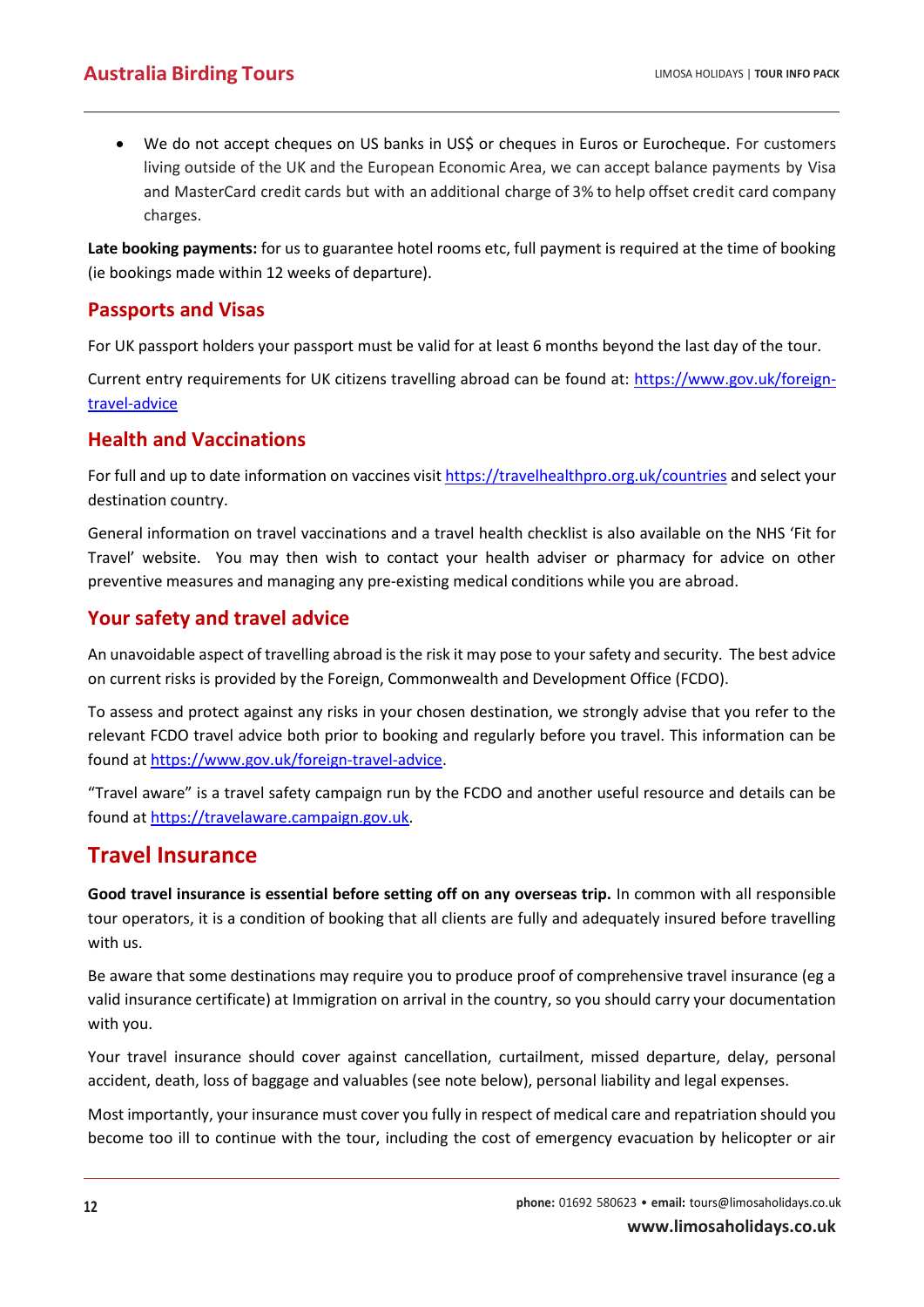ambulance should this be necessary.

Note that passenger liability insurance covering the transportation that we hire, particularly in less developed countries, may be inadequate; it is, therefore important that your insurance cover includes sufficient provision for your dependents in the event of an accident.

**We recommend that you obtain travel insurance as soon as possible after booking your holiday** to ensure you are fully protected in the event of unexpected cancellation prior to departure. You must inform your insurers of any pre-existing medical conditions (including those of persons not necessarily travelling but upon whom your holiday may depend) that may require treatment during a period of overseas travel or might cause you to cancel the trip.

Once you have arranged your insurance, please be sure to send us the following essential details: name and contact details of your insurance provider, your policy number, expiry date and your insurers 24hr emergency assistance number.

#### **Important things to note about insurance**

Travel insurance does not normally provide sufficient cover for valuable optical equipment, which is often best protected under your own household insurance policy. If in doubt, ask your insurers for advice prior to travel.

Most travel insurance policies limit the amount of cover, typically up to a maximum tour cost of £5000 per person. If the tour you are booking exceeds this amount, additional cover can usually be provided upon payment of an additional premium. We recommend all travellers check their individual policy limit to ensure the full cost of their holiday is covered.

#### **Arranging your insurance**

Due to UK government legislation, we are not allowed to offer or recommend travel related insurance. Premiums can vary widely according to your age, needs, health, choice of destination and other factors, while many people nowadays have annual travel insurance cover.

## **General Information**

www.limosaholidays.co.uk

Our website gives easy access to detailed tour itineraries (tour info packs), trip reports, trip photos and the latest Limosa News.

#### **Special diets & other requests**

We pass on all such requests to the hotels and other suppliers, and do our best to ensure (but, of course, cannot guarantee) that your needs will be met. Please be sure to tell us about these (in as much detail as possible) at the time of booking, to allow good time to make the necessary arrangements.

#### **Smoking and vaping**

Almost all our clients prefer a smoke-free environment. For the enjoyment and comfort of all, we ask that smokers refrain from smoking in proximity to the group and respect our no smoking policy in the vehicle, at mealtimes and when watching wildlife.